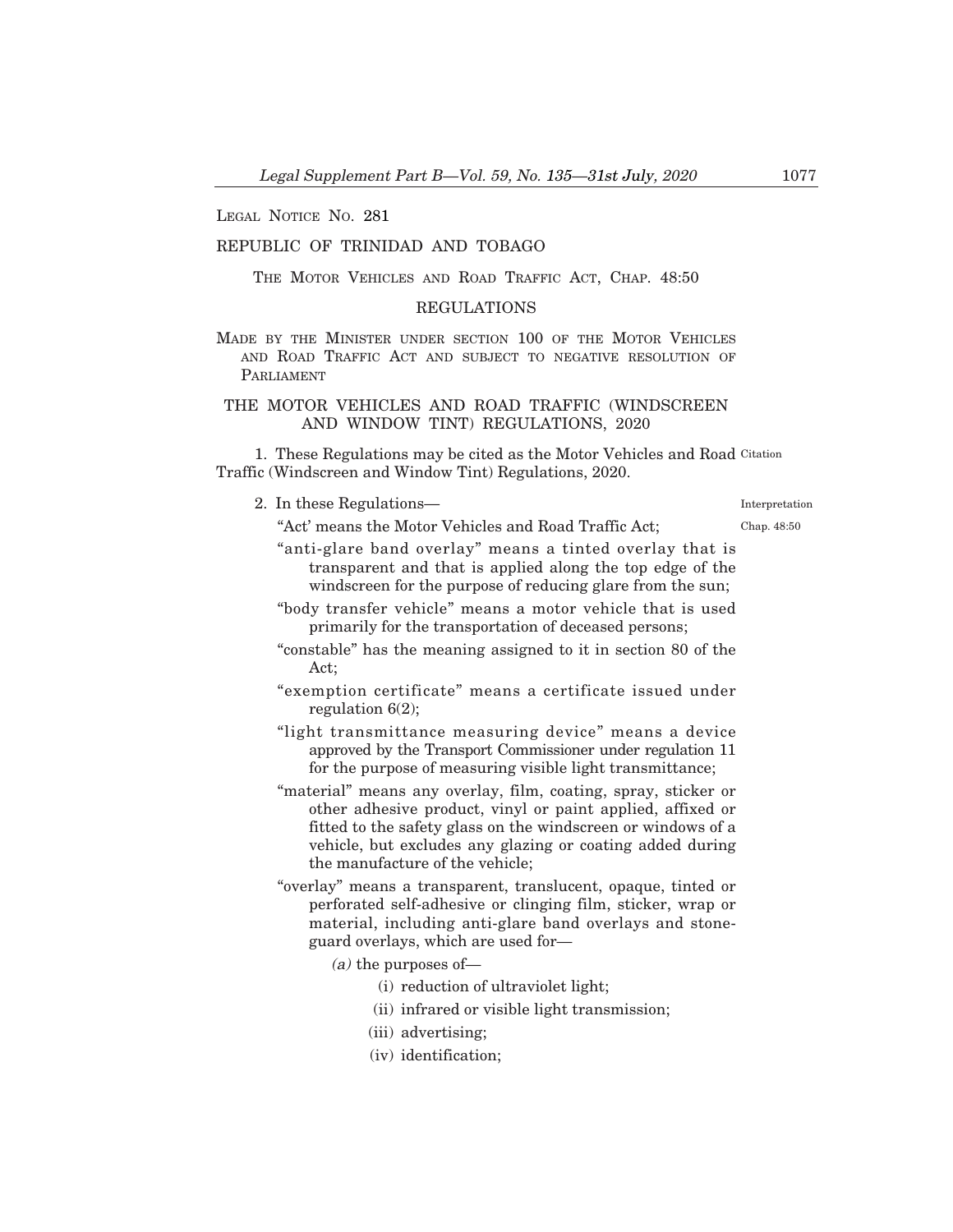- (v) information;
- (vi) protection; or
- (vii) aesthetics; or
- (b) any other purpose;
- "sticker" means a self-adhesive or clinging film, with or without print on it, that is applied for–
	- $(a)$  the purposes of
		- (i) advertising;
		- (ii) identification;
		- (iii) information;
		- (iv) aesthetics; or
		- (v) compliance with any written law; or
	- (b) any other purpose;
- "stone-guard overlay" means a transparent overlay and that is applied along the bottom edge of the windscreen for the purpose of preventing damage to the windscreen from stones and other debris thrown up by other vehicles;
- "visible light transmittance" means the proportion of visible light which–
	- (a) passes through the glass of a windscreen or window of a vehicle, including any materials affixed to the glass; and
	- (b) is expressed as a percentage of the total amount of light falling on the glass, including any materials affixed to the glass, when measured by a light transmittance measuring device in accordance with regulation 11.
- "window", in relation to a vehicle, means–
	- (a) a front window;
	- (b) a rear window; or
	- $(c)$  any other window that enables a person in the vehicle to view outside the vehicle,

but does not include a windscreen;

- "windscreen", in relation to a vehicle, means the front or rear windshield or other exterior viewing device of the vehicle which–
	- (a) extends across the front or rear of the vehicle; and
	- (b) is not parallel to the vehicle's longitudinal centreline.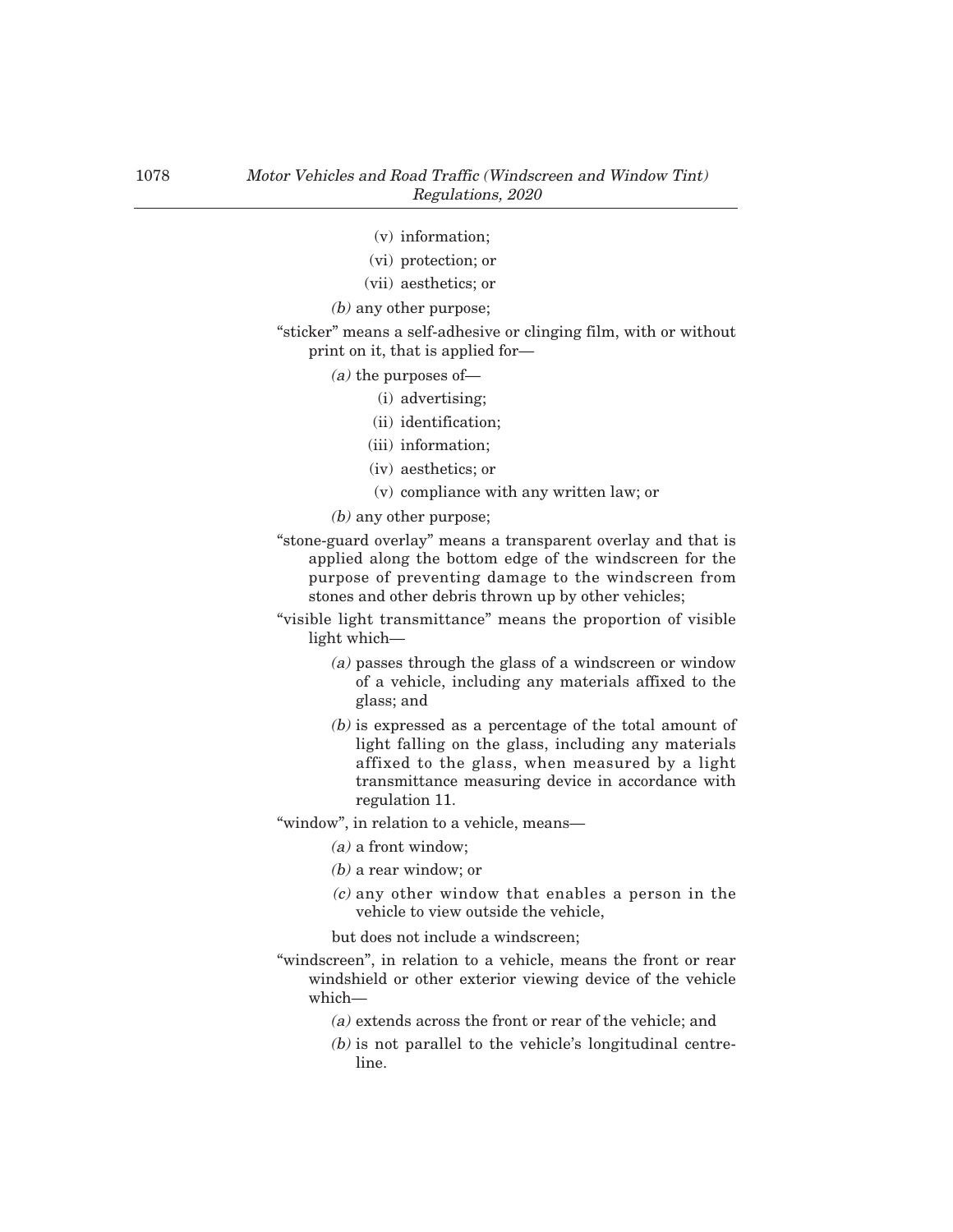3. (1) A person shall not cause or permit a vehicle to be used, or Prohibition on drive or have charge of a vehicle, upon any road where a windscreen or the use of window of the vehicle is composed of, coated or covered by, or treated or  $\frac{m_{\text{u}}}{m_{\text{u}}}\text{arctan}$  and darkened with, any material, overlay or other product, that has the window effect of making the windscreen or window non-transparent or reducing the visible light transmittance of the windscreen or window unless– material on

- (a) the front windscreen has a visible light transmittance of at least seventy percent;
- (b) each front window, including any side wing and side window, on either side and forward of the vertical plane immediately behind the driver's seatback in its rearmost and upright position, has a visible light transmittance of at least thirty-five percent; and
- $(c)$  each rear window, including any side window behind the front window and the rear windscreen, has a visible light transmittance of at least twenty percent.

(2) Subregulation (1) does not apply where the material on the windscreen or window was installed by the manufacturer of the vehicle and approved by the Licensing Authority.

(3) Notwithstanding subregulation (1), the front windscreen of a vehicle may have affixed to its top, along its width and in such a position as not to interfere with the vision of either the driver, or a passenger carried in the front seat, a band of material or an anti-glare band overlay–

- $(a)$  which—
	- (i) measures in width from the top of the windscreen, no more than fifteen centimetres or six inches; or
	- (ii) in the case of a vehicle above Class 3, covers an area above the highest point of the windscreen that is swept by a windscreen wiper; and
- (b) which has a visible light transmittance of at least thirty-five percent.

(4) A person who contravenes subregulation (1) commits a traffic violation and is liable to a fine of five thousand dollars.

4. (1) A person shall not cause or permit a vehicle to be used, or Prohibition on drive or have charge of a vehicle, on any road, if a windscreen or window of the vehicle is composed of, coated or covered by, or treated with, any material, overlay or product, that has the effect of making the windscreen or window appear to have a metallic, reflective or mirrored effect sufficient to dazzle motorists. the use of reflective material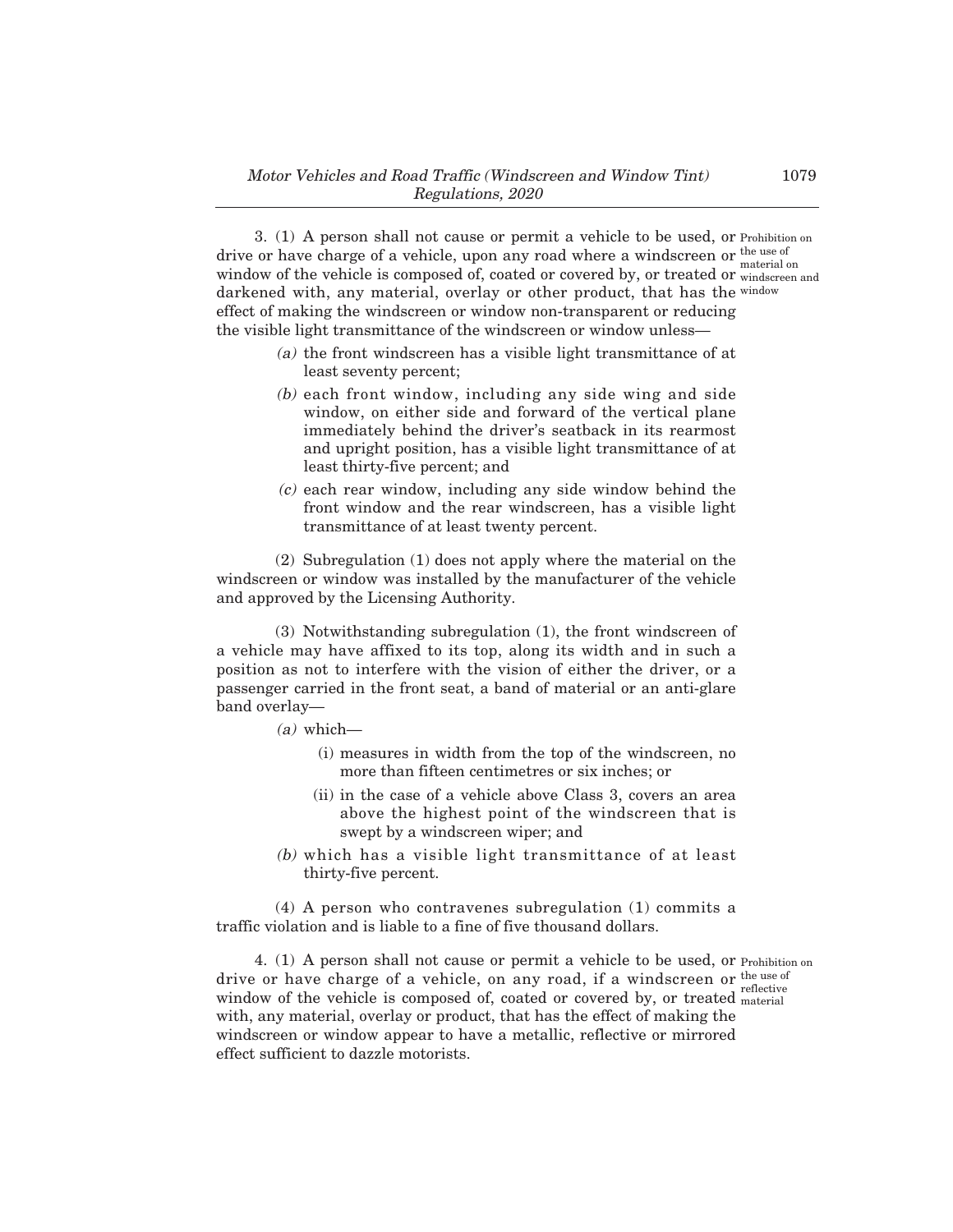(2) An owner, driver or operator of the vehicle shall ensure that no windscreen or window of the vehicle has–

- (a) scratches or other defects that unreasonably impair the driver's vision through, or unreasonably compromise the strength of, the windscreen or window;
- (b) laminated glazing or glass that shows signs of discoloration that unreasonably impair the driver's vision through the windscreen or window; or
- (c) material with any bubbling or other defects that unreasonably impair the driver's vision through the windscreen or window.

(3) A person who contravenes this regulation commits a traffic violation and is liable to a fine of one thousand dollars.

Restriction on the use of curtains or screens

5. (1) An owner, driver or operator of a vehicle shall not install or cause to be installed in the vehicle any curtain, screen or other device that obstructs the view of a person into the vehicle, unless the device is installed by the manufacturer of the vehicle and approved by the Licensing Authority.

(2) A person shall not drive, or have charge of, a vehicle on any road if a curtain, screen or other device that obstructs the view of a person into the vehicle, is installed in the vehicle, unless the device is installed by the manufacturer of the vehicle and approved by the Licensing Authority.

(3) Subregulations (1) and (2) do not apply in the case of a curtain, screen or other device that is being used on a rear window to shield a child five years of age or under from the direct rays of the sun.

(4) A person who contravenes this regulation commits a traffic violation and is liable to a fine of one thousand, five hundred dollars.

Exemption: **Generally** 

- 6. (1) Regulations 3, 4 and 5 do not apply to the following:
	- (a) a person who is issued an exemption certificate on medical grounds under regulation 7 in respect of a vehicle; and
	- (b) any of the following vehicles which the Licensing Authority exempts, having regard to the use of the vehicle or the safety of its occupants:
		- (i) any motor vehicle which is the property of or used by the President in his official or personal capacity;
		- (ii) any motor vehicle which is the property of or used by the Prime Minister in his official or personal capacity;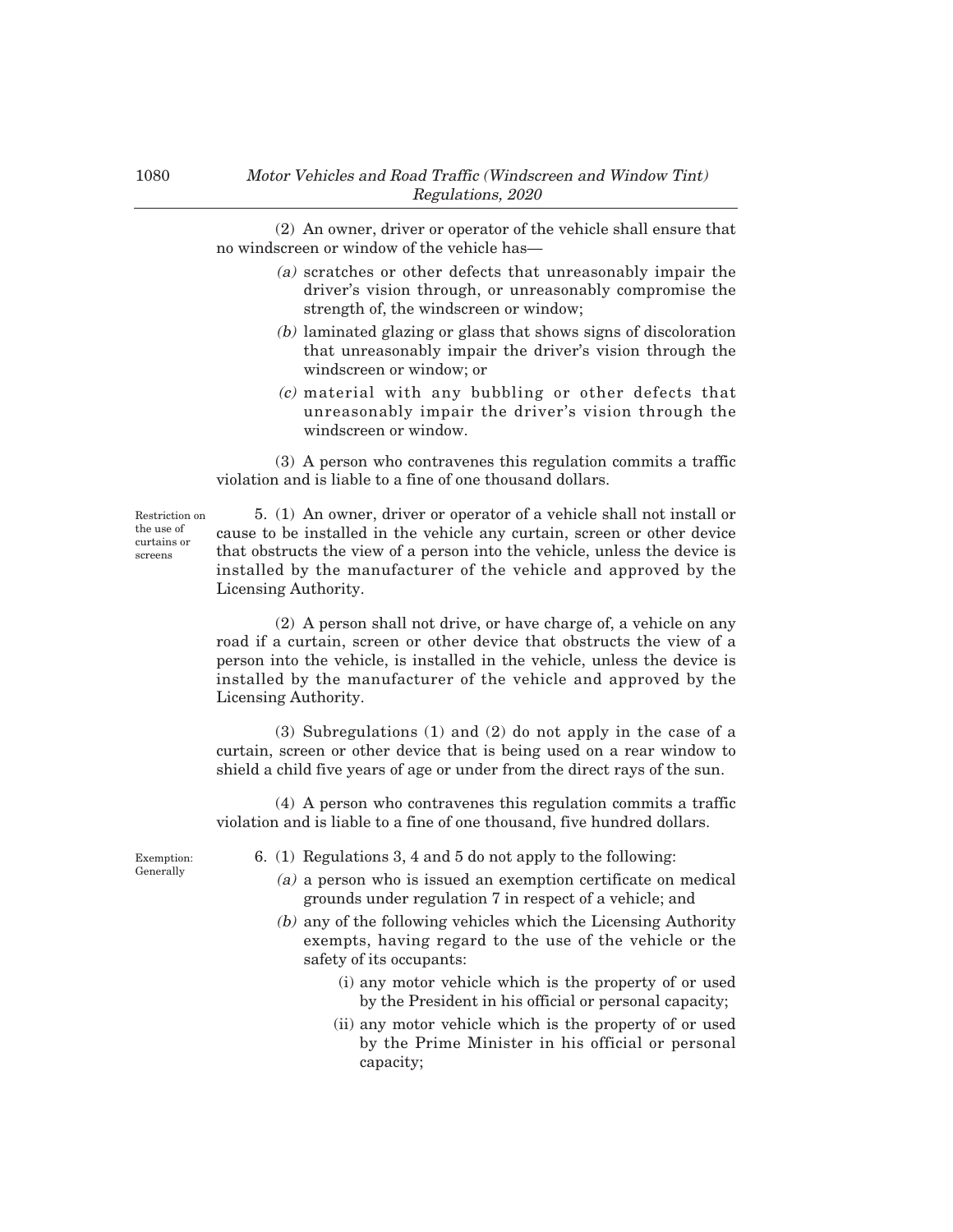| (iii) an ambulance registered under the Emergency<br>Ambulance Services and Emergency Medical<br>Personnel Act:        | Chap. 29:02 |
|------------------------------------------------------------------------------------------------------------------------|-------------|
| (iv) any vehicle which is the property of or used by-                                                                  |             |
| (A) the Police Service;                                                                                                | Chap. 15:01 |
| (B) the Fire Service;                                                                                                  | Chap. 35:50 |
| (C) the Prison Service;                                                                                                | Chap. 13:02 |
| (D) the Defence Force;                                                                                                 | Chap. 14:01 |
| (E) the Customs and Excise Division;                                                                                   | Chap. 78:01 |
| (F) the Strategic Services Agency; or                                                                                  | Chap. 15:06 |
| $(G)$ a protective service agency within the<br>meaning of section 2 of the Supplemental<br>Police Act:                | Chap. 15:02 |
| (v) a body transfer vehicle which is the property of and<br>registered for use by an undertaker or funeral<br>home; or |             |
| (vi) any other vehicle authorised in writing by the                                                                    |             |

(vi) any other vehicle authorised, in writing, by the Licensing Authority.

(2) Subject to regulation 7, a person or entity who desires an exemption under subregulation (1) shall apply, in writing, to the Licensing Authority for an exemption certificate and the Licensing Authority shall consider the application and may issue or refuse to issue the exemption certificate.

(3) An exemption certificate issued by the Licensing Authority under subregulation (2)–

- (a) shall, in the case of a person, be valid for a period of two years from the date of issue or renewal; or
- (b) may, in the case of a public body or authority, be valid for such period as the Licensing Authority may determine,

and shall state whether the vehicle is to be equipped or fitted with dual external rear vision side mirrors on each side of the vehicle.

(4) An exemption certificate issued by the Licensing Authority under subregulation (1) shall specify–

- (a) the minimum visible light transmittance of a windscreen or window; and
- (b) the type of material which may be affixed to a windscreen or window.

(5) An application for an exemption certificate shall be in such form as the Licensing Authority may approve.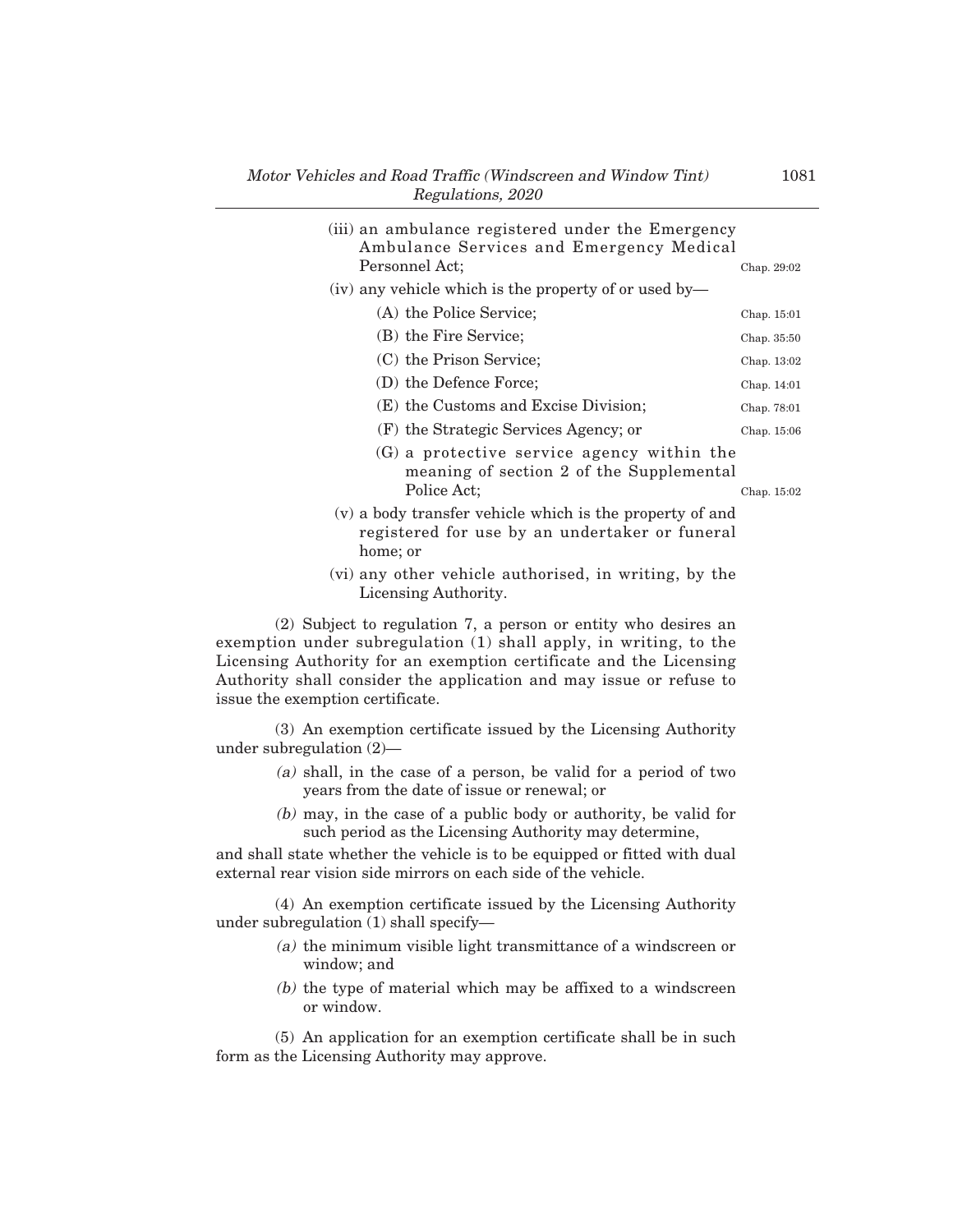(6) An exemption certificate issued by the Licensing Authority under subregulation (2) shall be in such form as the Licensing Authority may approve and shall remain the property of the Licensing Authority.

7. An application for exemption on medical grounds under regulation  $6(1)(a)$  shall-Application for exemption on medical

### $(a)$  contain a certificate—

- (i) completed by a medical practitioner who is registered as a medical specialist in the Medical Specialist Register under the Medical Board Act; and
- (ii) certifying that the applicant or any other person is suffering from a medical condition listed in the Schedule which renders the person susceptible to harm or injury from exposure to sunlight; and
- (b) contain a declaration by the applicant that the vehicle will be regularly used by, or for the purposes of transporting, the applicant or other person referred to in paragraph (a) (ii).

8. An exemption certificate issued by the Licensing Authority under regulation 6(2) shall immediately become void upon–

- (a) the sale or transfer of the vehicle specified in the certificate;
- (b) the vehicle being destroyed or rendered permanently unserviceable; or
- (c) the death of the person specified in the certificate.

9. (1) A holder of an exemption certificate shall–

- (a) have the certificate in the vehicle at all times; and
- (b) upon request by a constable in uniform, produce the certificate for inspection.

(2) A person who contravenes subregulation (1) commits a traffic violation and is liable to a fine of two thousand dollars.

Register of exemption certificates

10. (1) The Licensing Authority shall establish and maintain a register of all exemption certificates.

(2) The register under subregulation (1) shall contain the following information:

- (a) the name and address of the person specified in the exemption certificate;
- (b) the registration particulars and identification mark of the vehicle specified in the exemption certificate;

Void exemption certificate

Requirement to have exemption certificate in vehicle at all times

Chap. 29:50

grounds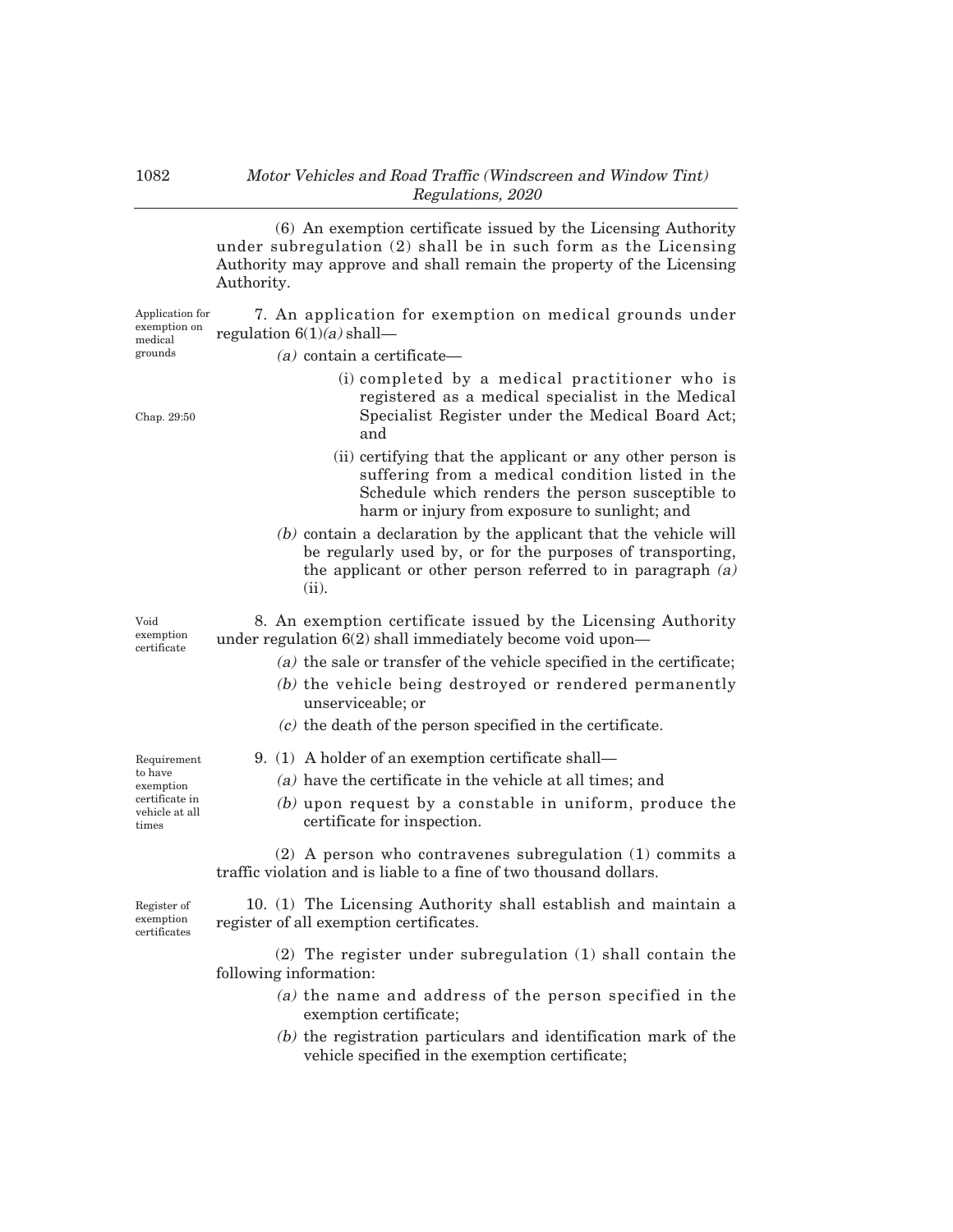- (c) the date of issue and where applicable, the date of expiration of the exemption certificate;
- (d) the conditions upon which the exemption certificate was issued; and
- (e) such other information as the Licensing Authority may determine.

11. (1) The visible light transmittance of a windscreen or window Use and of a vehicle shall be measured by a constable in uniform using a light  $_{i=1}^{approxal}$ transmittance measuring device approved by the Licensing Authority. light

transmittance measuring device

(2) For the purposes of subregulation (1), a margin of error of plus or minus three percentage points shall be allowed in relation to the measurement of the visible light transmittance of a windscreen or window.

(3) Where a light transmittance measuring device is approved under subregulation (1), the Licensing Authority shall cause a notice of the approval to be published in the Gazette.

12. (1) Where a constable uses a light transmittance measuring Certificate device to measure the visible light transmittance of a windscreen or  $\frac{\text{isused to the}}{\text{div}(x)}$ window of a vehicle and the visible light transmittance is in constable contravention of these Regulations, the constable operating the device shall deliver to the driver of the vehicle a certificate, in writing, that– driver by

- (a) specifies the reading of the measurement of the visible light transmittance of the specified windscreen or window as measured by the light transmittance measuring device;
- (b) includes particulars of the registration and identification mark of the vehicle;
- (c) bears an endorsement by the constable who operated the device, stating the date and time of the measurement of the visible light transmittance of the specified windscreen or window; and
- (d) bears the regimental number, rank, name and signature of the constable who operated the device.
- (2) In proceedings for a traffic violation under regulation 3 or 4–
- (a) evidence may be given of the reading of the measurement of the visible light transmittance of the specified windscreen or window of the vehicle, as measured by the light transmittance measuring device and operated by the constable; and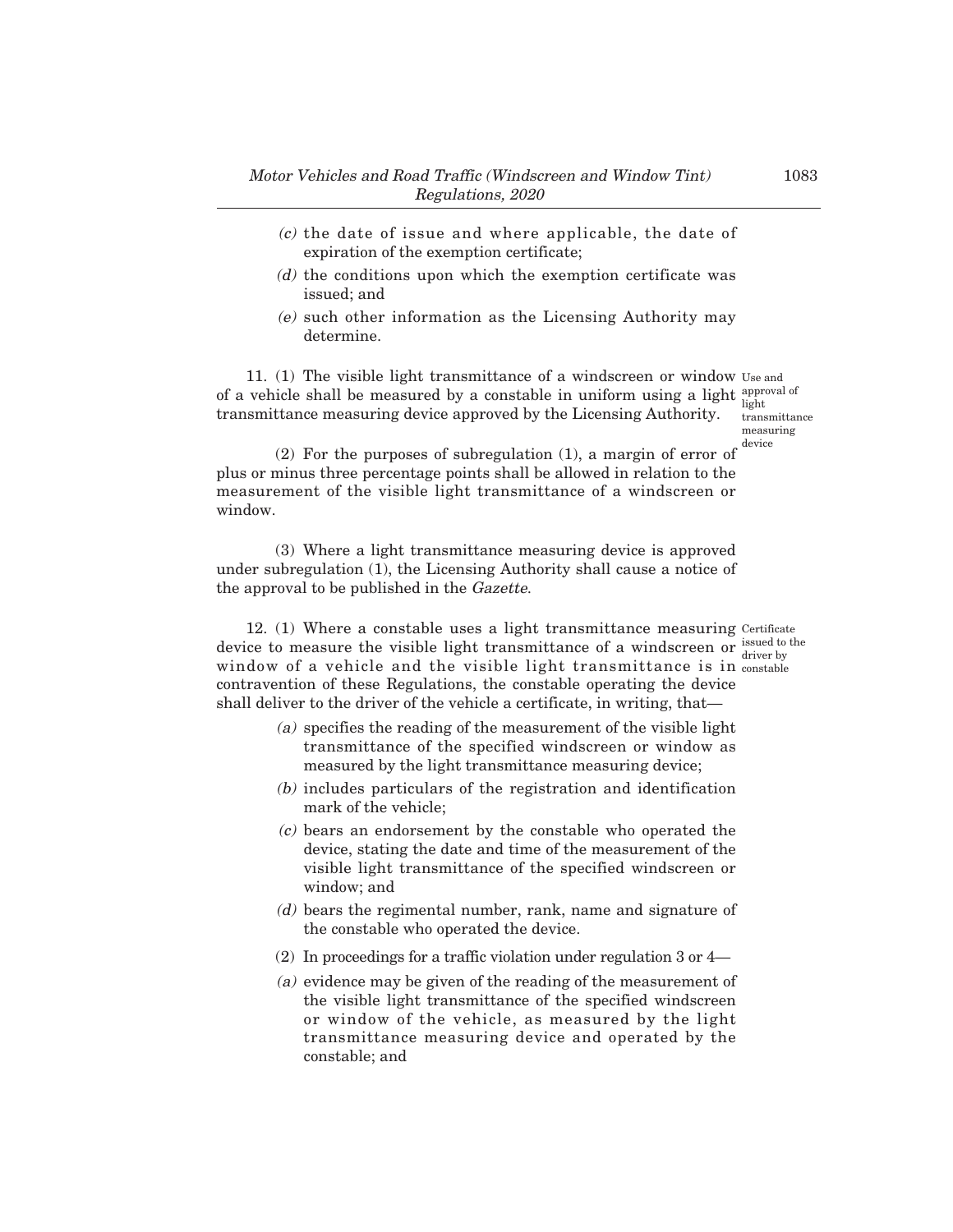(b) the reading of the light transmittance measuring device shall be deemed to be the visible light transmittance of the specified windscreen or window of the vehicle at the time of the alleged occurrence of the traffic violation, unless the owner, driver or operator of the vehicle proves that the visible light transmittance of the specified windscreen or window of the vehicle, exceeded the permissible percentage of the visible light transmittance at that time.

13. In proceedings for a traffic violation under regulation 3 or 4 in which evidence is given of the reading of the measurement of the visible light transmittance obtained by a light transmittance measuring device, a certificate purporting to be signed by a constable certifying that–

- (a) the light transmittance measuring device used by him to measure the visible light transmittance of the windscreen or window of the vehicle specified therein was approved by the Licensing Authority under regulation 11;
- (b) the measurement was made on the date and completed at the time stated in the certificate;
- (c) the visible light transmittance measured by the device and expressed as a percentage was the visible light transmittance of the windscreen or window of the vehicle on the date and at the time stated in the certificate; and
- $(d)$  the certificate, in writing, required by regulation 12 was delivered in accordance with that regulation,

is admissible and is prima facie evidence of the particulars certified in the certificate.

14. These Regulations come into operation on the 3rd day of August, 2020. Commencement

#### SCHEDULE

Regulation 7

For the purposes of regulation 7, medical condition includes–

- (a) albinism;
- (b) chronic actinic dermatitis/actinic reticuloid;
- (c) dermatomyositis;
- (d) lupus erythematosus;
- (e) porphyria;
- (f) xeroderma (pigmentosa) pigmentosum;
- $(g)$  severe drug photosensitivity, provided that the course of treatment causing the photosensitivity is expected to be of prolonged duration;

Evidence in proceedings